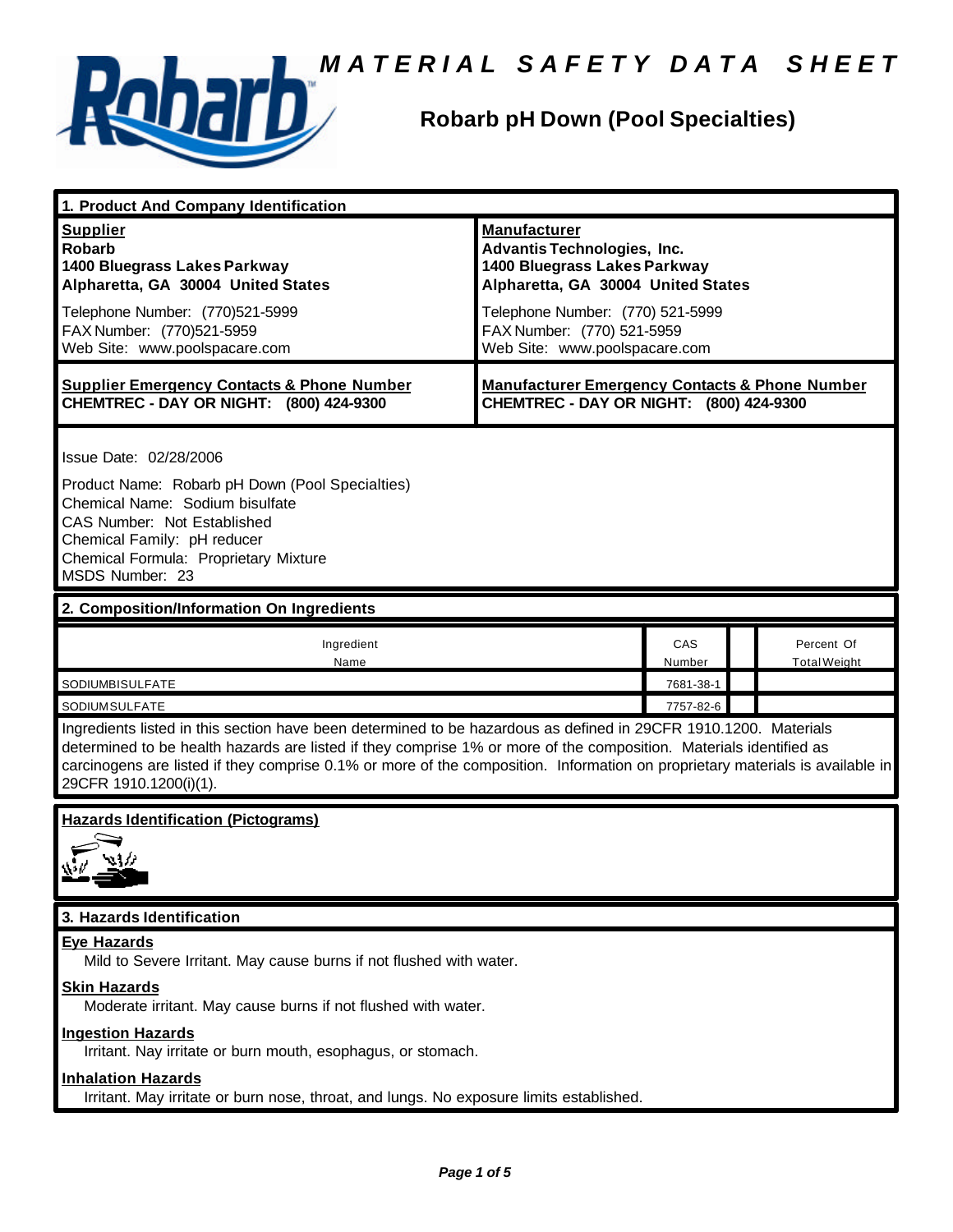### **Robarb pH Down (Pool Specialties)**

#### **3. Hazards Identification - Continued**

#### **Chronic/Carcinogenicity Effects**

Not listed as a carcinogen by NTP, IARC, or OSHA.

#### **Signs And Symptoms**

Irritation of Eyes, Skin and Respiratory Passages

#### **First Aid (Pictograms)**



#### **4. First Aid Measures**

#### **Eye**

Immediately flush with water for 15 minutes, lifting eyelids to thoroughly flush. Get prompt medical attention.

### **Skin**

Immediately flush with water for 15 minutes. If burn occurs, obtain medical help.

#### **Ingestion**

Drink large quantities of milk or water. Follow with milk of magnesia, beaten eggs or vegatable oil. **Do not induce vomiting.** Contact physician immediately.

#### **Inhalation**

Move to fresh air location. If irritation or discomfort persists, seek medical attention.

#### **Fire Fighting (Pictograms)**



#### **5. Fire Fighting Measures**

Flash Point: N/A °F Lower Explosive Limit: N/A Upper Explosive Limit: N/A

#### **Fire And Explosion Hazards**

At temperatures over 806F, product will decompose, generating oxides of sulfur. Product readily dissolves in water to form a weak sulfuric acid solution. No gases or toxic fumes are emitted from this reaction, but precautions for exposure to sulfuric acid should be followed.

#### **Extinguishing Media**

Water or dry chemical as appropriate for combustibles in area. Avoid water contact to material if possible.

#### **Fire Fighting Instructions**

If water is used to extinguish combustibles and product is dissolved in water forming sulfuric acid, wear acid protective equipment. If elevated temperatures (>806F) are reached, self-contained breathing apparatus should be worn.

#### **6. Accidental Release Measures**

Small Spills: Material is granular product and can be swept up from surfaces.

Large Spills: Pick up as much material as possible with shovel or other tool. Neutralize balance of spill with weak alkaline solution and wash down to sewer if federal, state, or local regulations permit.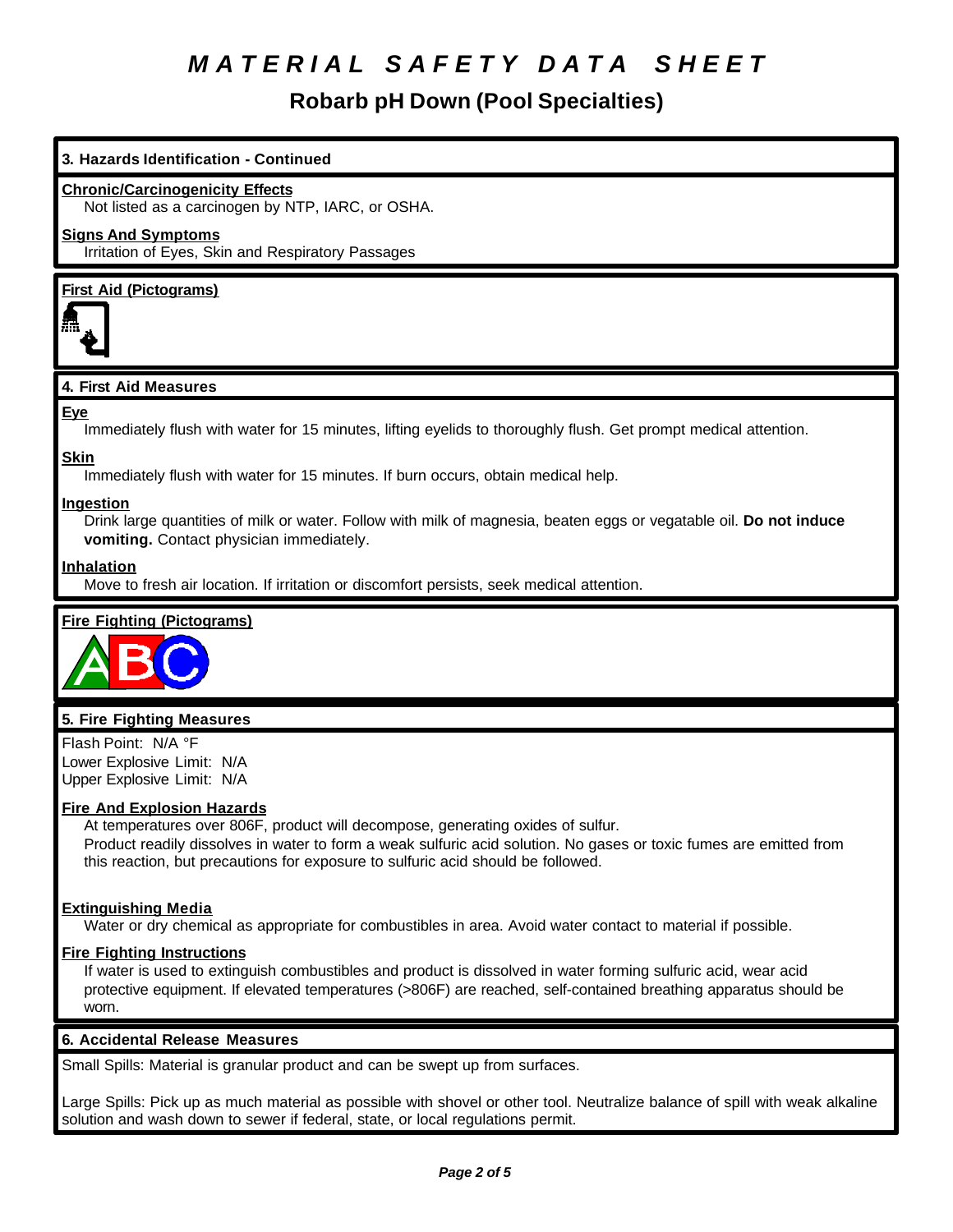**Robarb pH Down (Pool Specialties)**

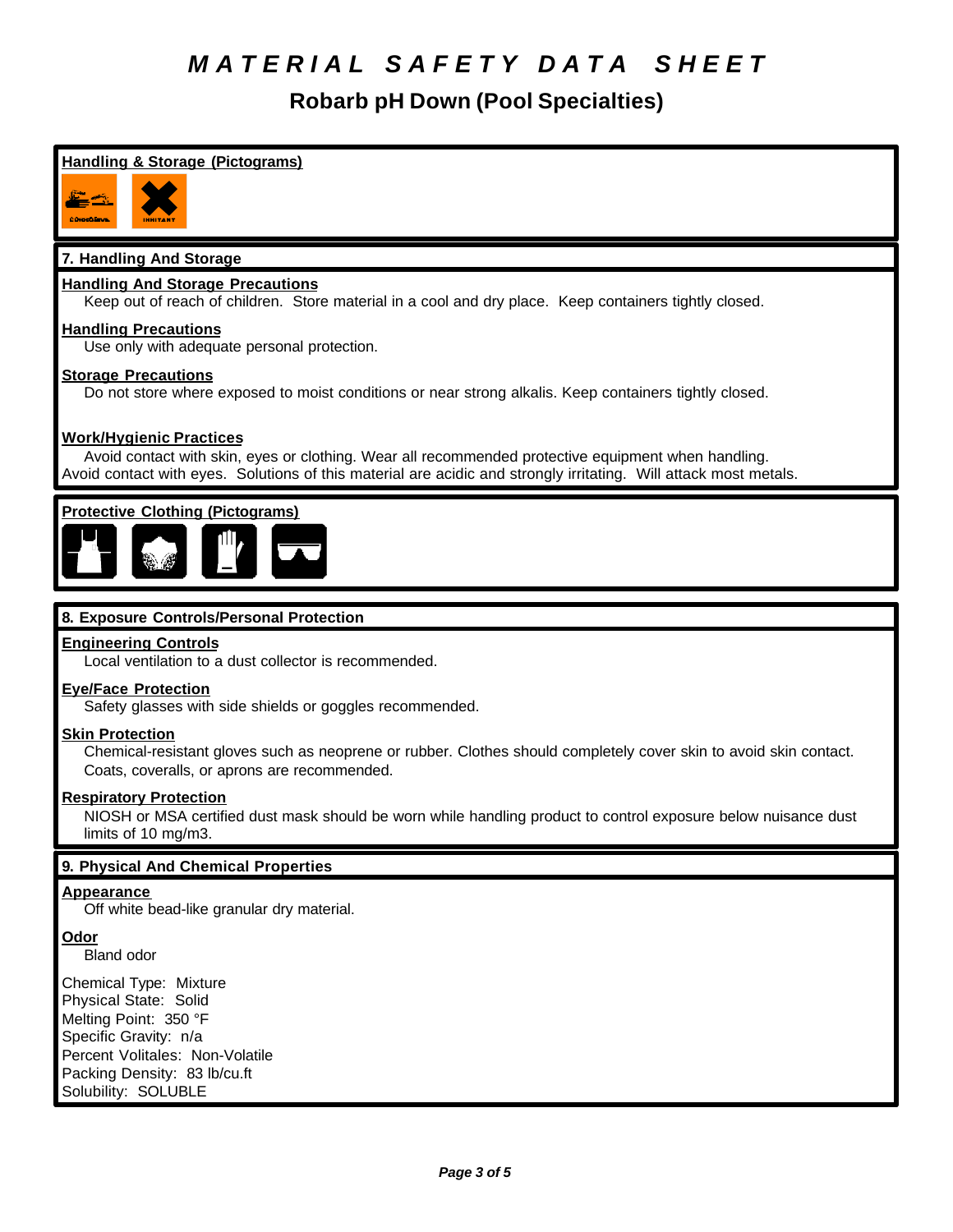### **Robarb pH Down (Pool Specialties)**

### **10. Stability And Reactivity** Stability: Stable Hazardous Polymerization: Will not occur. **Conditions To Avoid (Stability)** Store in a dry area to avoid moisture contact. **Incompatible Materials** Strong alkaline materials such as caustic. Do not mix with liquid chlorine bleach, ammonia cleansers or similar prodcuts. **Hazardous Decomposition Products** At Temperatures in excess of 570F Hazardous fumes of Sulfur Dioxide and Sulfur Trioxide are evolved. **11. Toxicological Information Eye Effects** Note to Physician: Natural watering of eyes will disolve sodium bisulfate, forming a weak sulfuric acid solution which may cause burns. Flush effected area thoroughly with water. Do not use chemical antidotes or neutralizing solutions. **Skin Effects** Note to Physician: Mild burns may occur if not thoroughly flushed previously. **Acute Oral Effects** Note to Physician: Body water content will react with sodium bisulfate to form a weak sulfuric acid solution, which may burn tissues in mouth, esophagus or stomach. Solution should be diluted to reduce burning effect. **Acute Inhalation Effects** Note to Physician: Mild burning sensations may occur to mucous membranes and upper respiratory tract. **12. Ecological Information Ecotoxicological Information** LD50 Rat = 2800 mg/kg This material is neither corrosive nor destructive to the skin of New Zealand rabbits. Occasionally, a very slight rash may appear. **13. Disposal Considerations** Dispose in accordance with applicable federal, state and local government regulations. **14. Transport Information Proper Shipping Name** NOT REGULATED **Hazard Class** NOT REGULATED **DOT Identification Number** NONE **15. Regulatory Information** No Data Available...